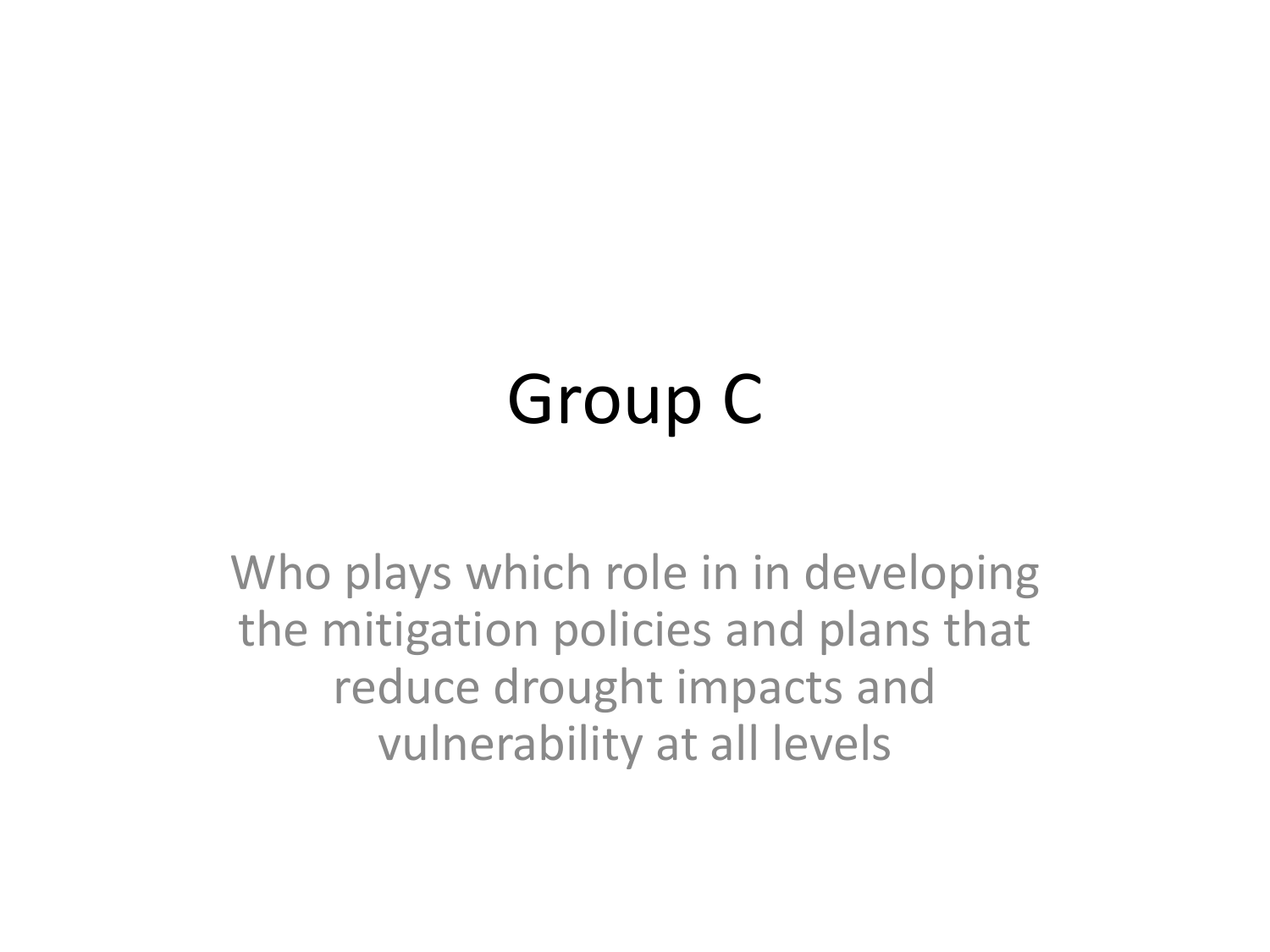The group has decided to cover all three questions due to logical order of the mitigation actions

## **A Who is vulnerable? -** Vulnerable sectors

- Agriculture (rainfed and irrigated different vulnerability)
- Water sector (surface water and ground water, water users)
- Transport (river traffic)
- Energy (production/cooling and deman issues)
- health, environment, forestry, fishery, tourism & recreation
- Population groups
- Rural communities (vulnerability depends on size water supply issues),
- small farmers.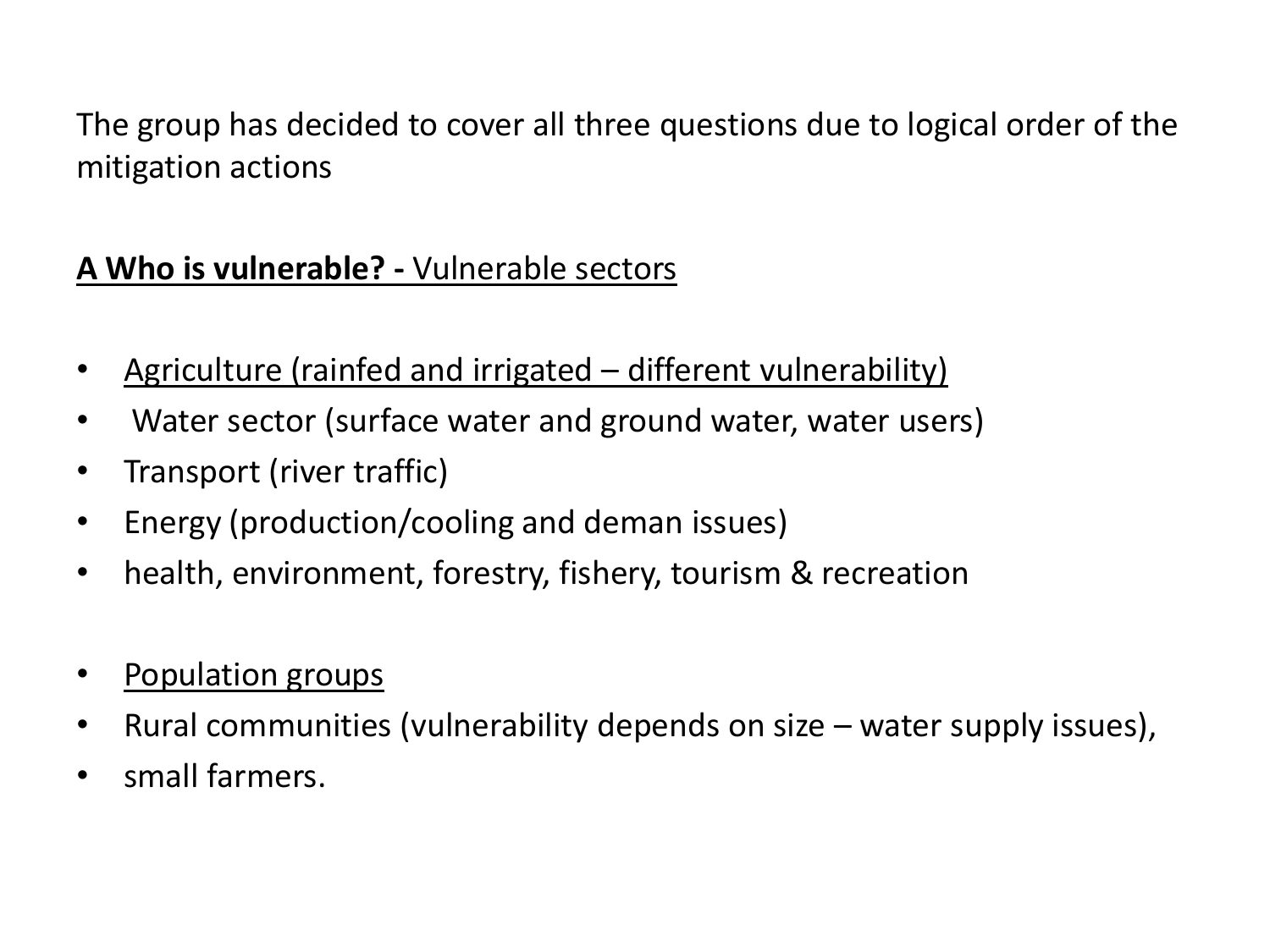- **B What are mitigation actions and policies?**
- Most exposed is rainfed agriculture.
- Irrigated agriculture requires increased water quantities due to high temperatures (increased demand).
- Increased costs of transportation (low river levels)
- Diversification of water supply options (additional drills, additional resevoirs, removing sendiment from reservoirs, options to connect to neighbouring pipeline system (example from Slovenia and Croatia)
- Transfer of resources and options in time of shortage (selling of water rights). Higher flexibility required (in many countries water rights are rigid, allocated by government).
- Free and open access for data, development of early warning system and water conservation plan (issues with pollution due to fertilizers in dry period); need for irrigation strategy.
- Development of national drought policy and strengthen national capacity